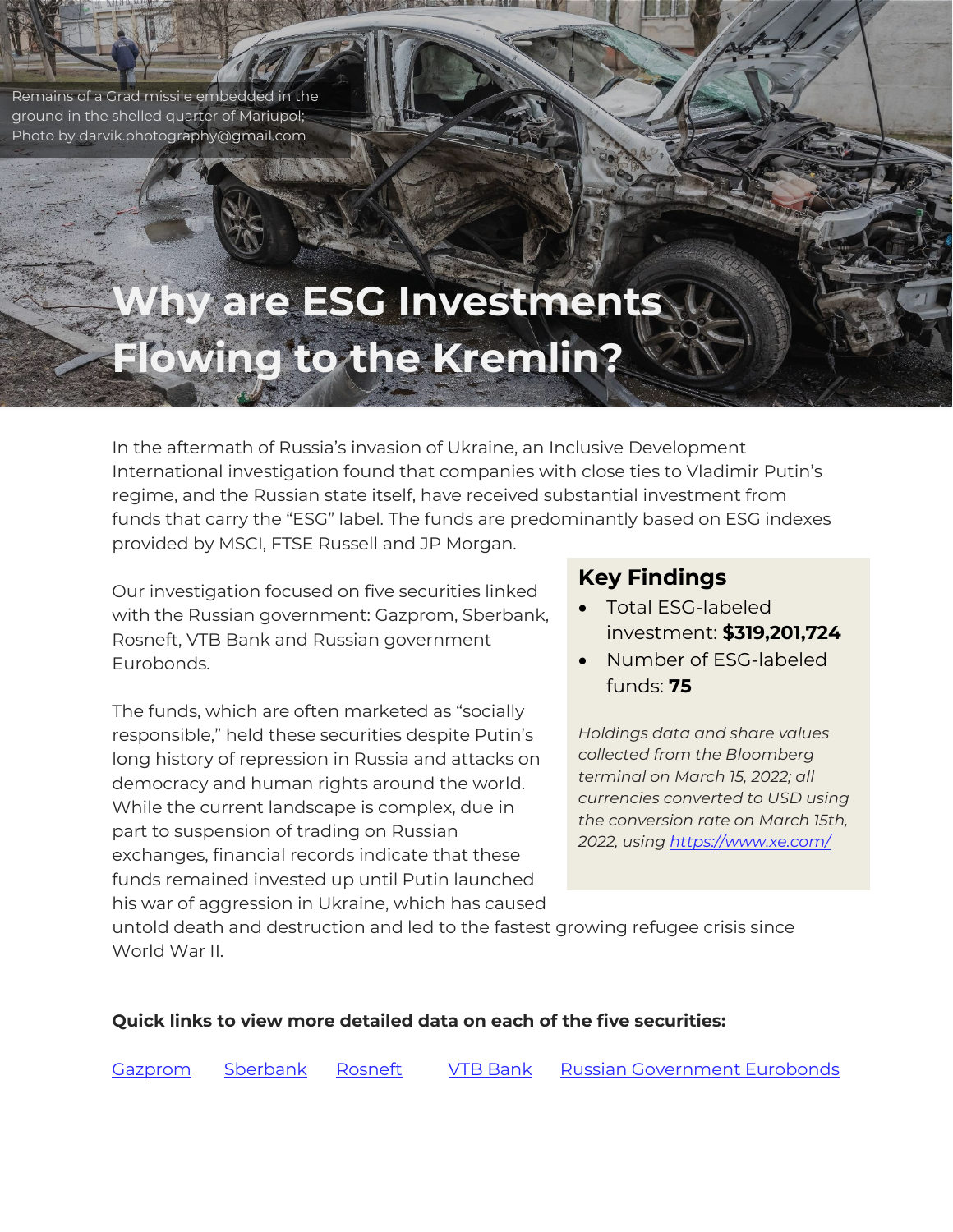# **Public Joint Stock Company Gazprom**

A majority state-owned oil and gas company.<sup>1</sup> It has a current market capitalization of \$67 billion.<sup>2</sup> The company is responsible for 90% of Russia's total gas production<sup>3</sup> and more than a third of the EU's gas supply.<sup>4</sup> Sanctions against the company were announced by the United States on February 24, 2022.<sup>5</sup> The head of the company, Alexei Miller, was placed on the UK sanctions list in March.<sup>6</sup>

| <b>Asset</b><br><b>Manager</b> | <b>Fund</b><br><b>Name</b>                                                        | <b>Underlying</b><br><b>Index</b> | Rating<br><b>Firm</b> | <b>Holdings</b><br><b>Amount</b> | <b>Position</b>      | <b>Filing</b><br><b>Data</b> |
|--------------------------------|-----------------------------------------------------------------------------------|-----------------------------------|-----------------------|----------------------------------|----------------------|------------------------------|
| <b>BlackRock</b>               | <b>iShares</b><br><b>ESG</b><br>Aware<br><b>MSCIEM</b><br><b>ETF</b>              | <b>MSCI</b>                       | <b>MSCI</b>           | \$15,502,815                     | 7,224,69<br>$\Omega$ | 3/11/22                      |
| <b>BlackRock</b>               | <b>iShares</b><br><b>ESG MSCI</b><br>EM<br>Leaders<br><b>ETF</b>                  | <b>MSCI</b>                       | <b>MSCI</b>           | \$508,445                        | 244,340              | 3/11/22                      |
| <b>BlackRock</b>               | <b>iShares</b><br><b>MSCIEM</b><br><b>ESG</b><br>Enhanced<br><b>UCITS ETF</b>     | <b>MSCI</b>                       | <b>MSCI</b>           | \$1,774,171                      | 836,180              | 3/10/22                      |
| <b>BlackRock</b>               | <b>iShares</b><br><b>MSCIEM</b><br><b>IMI ESG</b><br>Screened<br><b>UCITS ETF</b> | <b>MSCI</b>                       | <b>MSCI</b>           | \$7,263,463                      | 3,481,887            | 3/10/22                      |

#### **TOTAL ESG-LABELED INVESTMENT: \$42,370,189 TOTAL ESG-LABELED FUNDS: 17**

<sup>1</sup> <https://www.vox.com/22968949/russia-sanctions-swift-economy-mcdonalds>

<sup>2</sup> <https://finance.yahoo.com/quote/OGZPY/>

<sup>3</sup> <https://www.politico.eu/article/gazprom-a-state-within-a-state-2/>

<sup>4</sup> <https://www.politico.eu/article/gazprom-a-state-within-a-state-2/>

<sup>5</sup> <https://home.treasury.gov/policy-issues/financial-sanctions/recent-actions/20220224>

<sup>6</sup> [https://www.spglobal.com/commodity-insights/en/market-insights/latest-news/natural-gas/031022-uk](https://www.spglobal.com/commodity-insights/en/market-insights/latest-news/natural-gas/031022-uk-adds-heads-of-russian-energy-giants-gazprom-rosneft-to-sanctions-list)[adds-heads-of-russian-energy-giants-gazprom-rosneft-to-sanctions-list](https://www.spglobal.com/commodity-insights/en/market-insights/latest-news/natural-gas/031022-uk-adds-heads-of-russian-energy-giants-gazprom-rosneft-to-sanctions-list)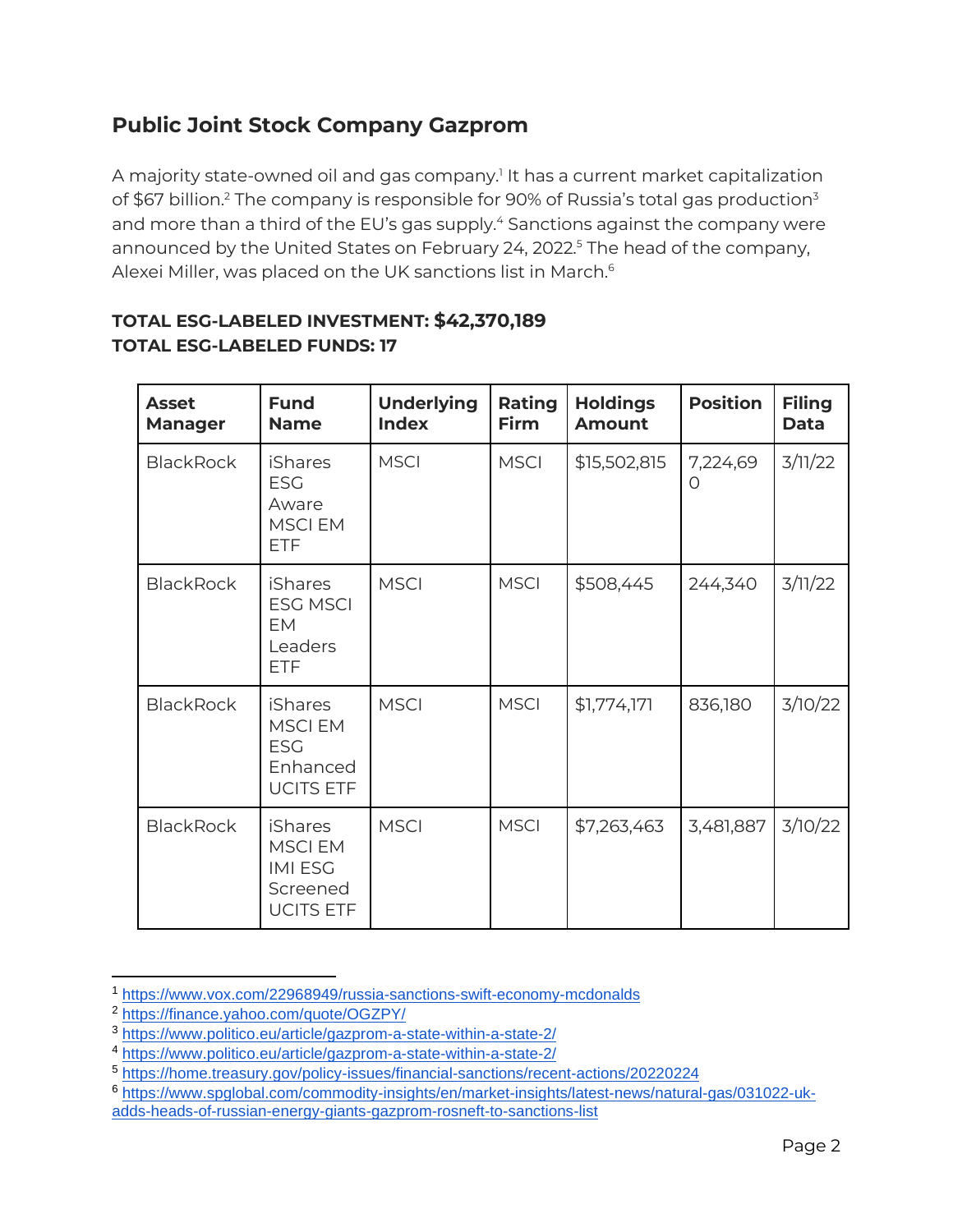| Credit<br>Agricole          | Amundi<br><b>MSCI</b><br>Emerging<br><b>ESG</b><br>Leaders<br><b>UCITS ETF</b>                               | <b>MSCI</b> | <b>MSCI</b> | \$6,648,008 | 3,223,84<br>7 | 2/28/2<br>$\overline{2}$ |
|-----------------------------|--------------------------------------------------------------------------------------------------------------|-------------|-------------|-------------|---------------|--------------------------|
| Credit<br>Agricole          | Amundi<br><b>MSCI</b><br>Emerging<br>ex China<br><b>ESG</b><br>Leaders<br>Select<br><b>UCITS ETF</b>         | <b>MSCI</b> | <b>MSCI</b> | \$2,381,656 | 1,180,523     | 2/28/2<br>$\overline{2}$ |
| Credit<br>Agricole          | Amundi<br>Index<br><b>MSCI</b><br>Emerging<br><b>ESG Broad</b><br><b>CTB ETF</b>                             | <b>MSCI</b> | <b>MSCI</b> | \$833,670   | 413,228       | 2/28/2<br>$\overline{2}$ |
| <b>State Street</b><br>Corp | State<br><b>Street</b><br>Global<br>Emerging<br>Markets<br><b>ESG</b><br>Screened<br>Index<br>Equity<br>Fund | <b>MSCI</b> | <b>MSCI</b> | \$1,292,386 | 606,155       | 1/31/22                  |
| Deutsche<br><b>Bank</b>     | <b>Xtrackers</b><br><b>MSCI</b><br>Emerging<br>Markets<br><b>ESG</b><br>Leaders<br>Equity ETF                | <b>MSCI</b> | <b>MSCI</b> | \$141,921   | 68,905        | 3/14/22                  |
| Invesco                     | Invesco<br><b>MSCI</b><br>Emerging<br>Markets<br><b>ESG</b><br>Universal                                     | <b>MSCI</b> | <b>MSCI</b> | \$166,852   | 78,470        | 3/14/22                  |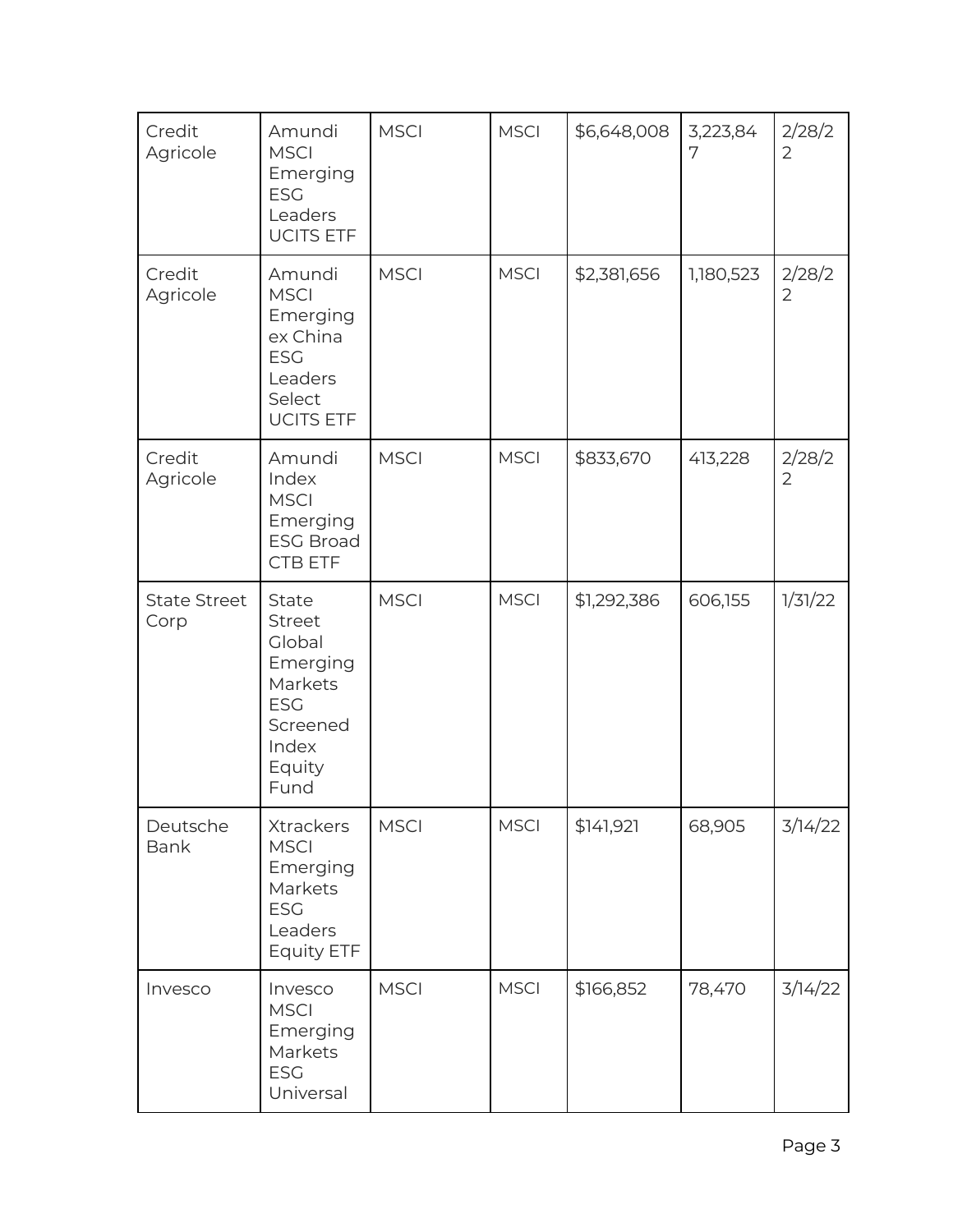|                               | Screened<br><b>UCITS ETF</b>                                                                                           |                                                                                                                           |             |             |           |                          |
|-------------------------------|------------------------------------------------------------------------------------------------------------------------|---------------------------------------------------------------------------------------------------------------------------|-------------|-------------|-----------|--------------------------|
| Northern<br><b>Trust Corp</b> | <b>NT</b><br>Emerging<br>Markets<br><b>ESG</b><br>Leaders<br>Equity<br>Index<br>Fund                                   | <b>MSCI</b>                                                                                                               | <b>MSCI</b> | \$4,198,255 | 2,041,085 | 2/28/2<br>$\overline{2}$ |
| Legal &<br>General            | L&G<br>Quality<br>Equity<br><b>Dividends</b><br><b>ESG</b><br>Exclusions<br>Emerging<br>Markets<br><b>UCITS ETF</b>    | <b>FTSE</b><br>Russell                                                                                                    | Unkno<br>wn | \$33,018    | 15,480    | 3/14/22                  |
| <b>VTB Capital</b>            | <b>VTBF</b><br>Russian<br>Equity<br><b>ESG ETF</b>                                                                     | Unknown                                                                                                                   | Unkno<br>wn | \$29,978    | 14,270    | 1/31/22                  |
| JP Morgan<br>Chase            | JPMorgan<br>Global<br>Emerging<br>Markets<br>Research<br>Enhanced<br>Index<br>Equity<br><b>ESG UCITS</b><br><b>ETF</b> | MSCI (the<br>fund is<br>actively<br>managed,<br>uses MSCI's<br>emerging<br>market<br>enhanced<br>w/ different<br>weights) | N/A         | \$545,228   | 495,662   | 3/14/22                  |
| <b>State Street</b>           | State<br><b>Street</b><br>Emerging<br>Markets<br><b>ESG</b><br>Screened<br>Enhanced<br>Equity<br>Fund                  | <b>MSCI</b>                                                                                                               | N/A         | \$749,861   | 681,692   | 7/31/21                  |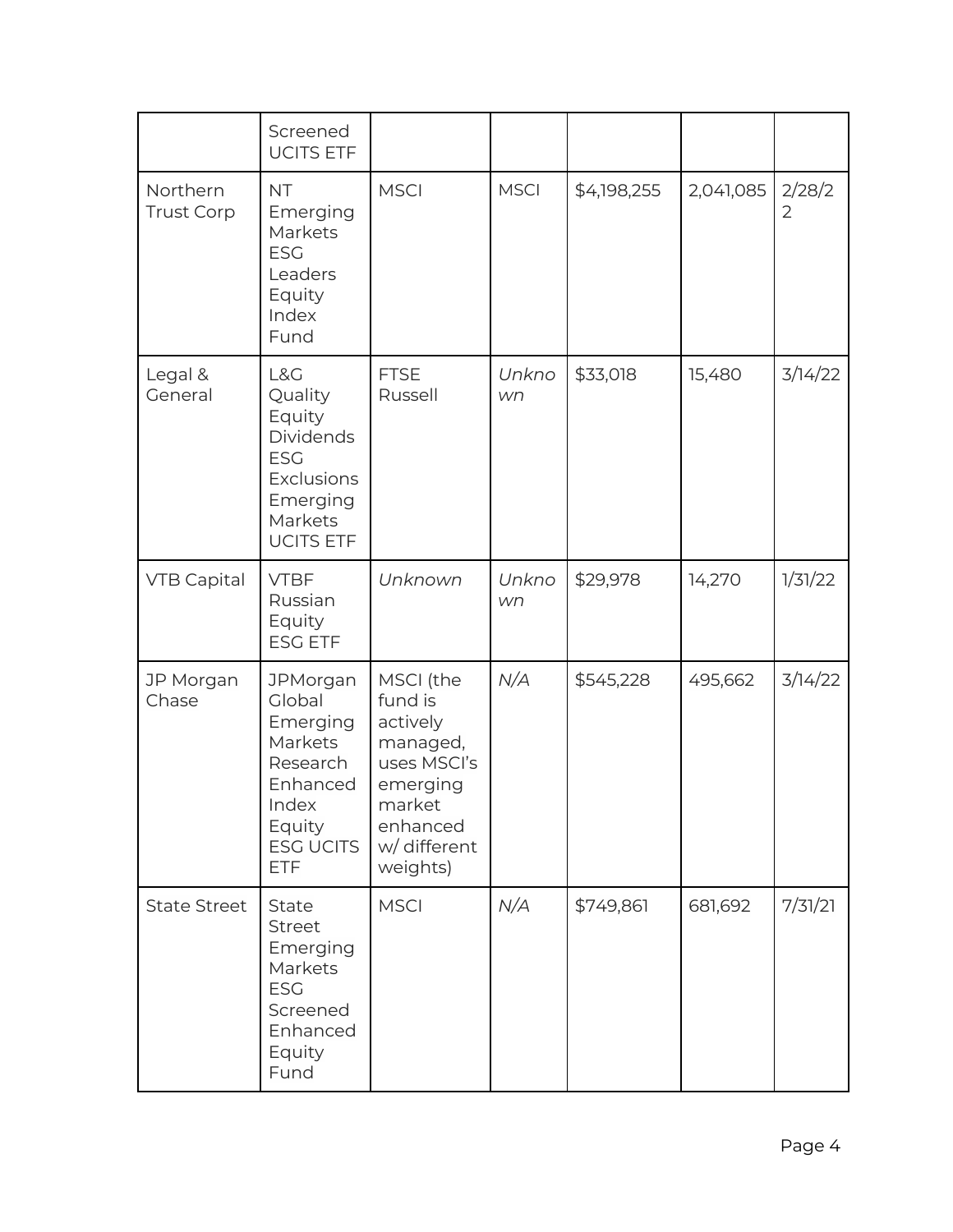| Deutsche<br><b>Bank</b> | <b>Xtrackers</b><br>MSCI AC<br>World ESG<br>Screened<br><b>UCITS ETF</b>          | <b>MSCI</b> | <b>MSCI</b> | \$168,637 | 153,307 | 3/15/22 |
|-------------------------|-----------------------------------------------------------------------------------|-------------|-------------|-----------|---------|---------|
| Aegon                   | <b>AEGON</b><br>Emerging<br>Market<br><b>ESG</b><br>Equity<br>Investmen<br>t Fund | N/A         | Unkno<br>wn | \$131,825 | 119,841 | 11/30/2 |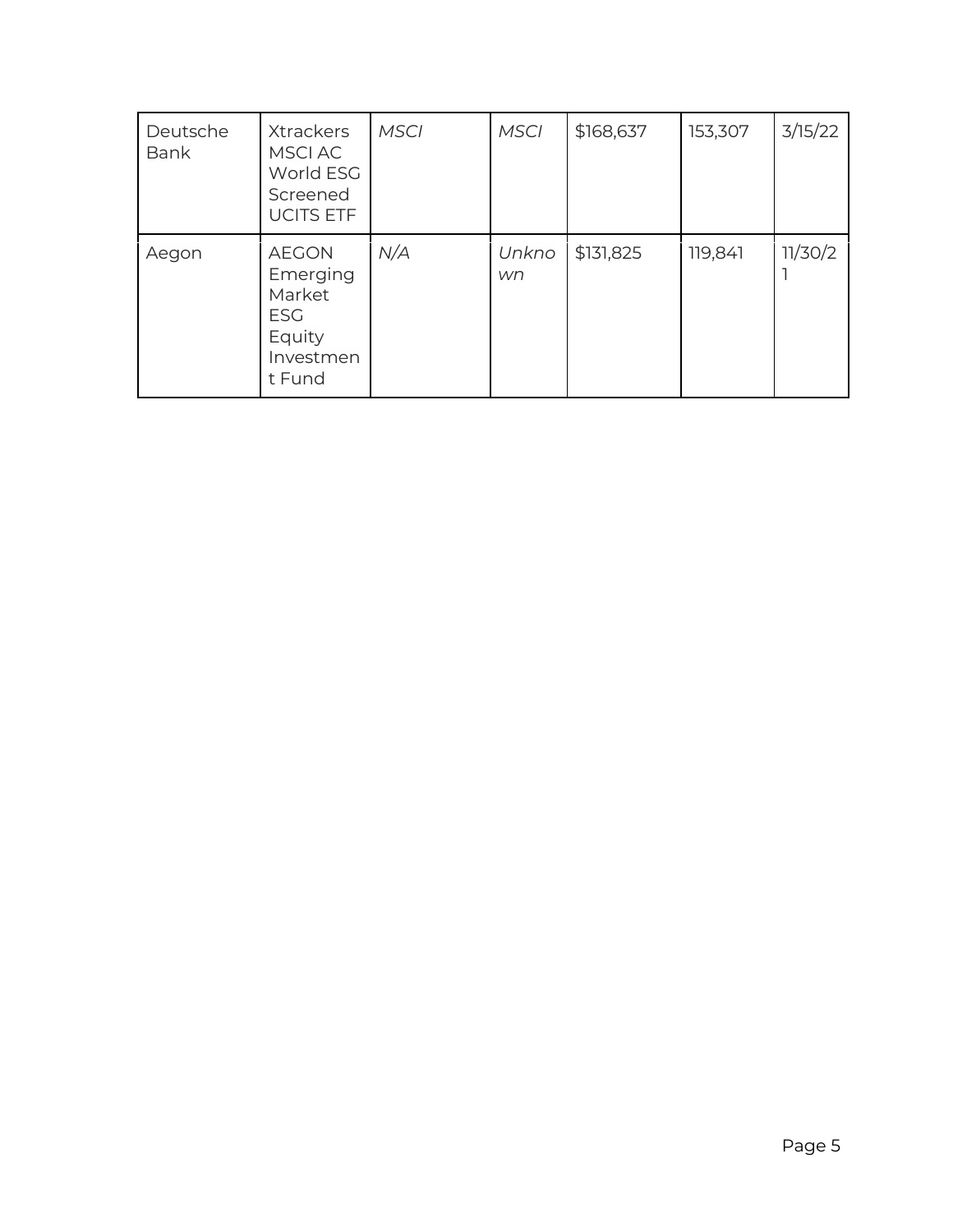## <span id="page-5-0"></span>**PJSC Sberbank**

Sberbank is Russia's largest bank with over 100 million retail customers.<sup>7</sup> It is majority controlled by the Russian government.<sup>8</sup> Sanctions against the bank were announced by the United States on February 24, 2022.<sup>9</sup> The State Department called the bank "uniquely important to the Russian economy, holding about a third of all bank assets in Russia."<sup>10</sup> Following sanctions, the bank's European subsidiaries experienced a liquidity crisis and it decided to leave the European market. $<sup>11</sup>$ </sup>

| <b>Asset</b><br><b>Manager</b> | <b>Fund</b><br><b>Name</b>                                                          | <b>Index</b><br><b>Provider</b> | Rating<br><b>Firm</b>                | <b>Holdings</b><br><b>Amount</b> | <b>Position</b> | <b>Filing</b><br><b>Date</b> |
|--------------------------------|-------------------------------------------------------------------------------------|---------------------------------|--------------------------------------|----------------------------------|-----------------|------------------------------|
| Vanguard                       | Vanguard<br><b>ESG</b><br>Internatio<br>nal Stock<br><b>ETF</b>                     | <b>FTSE</b><br>Russell          | <b>FTSE</b><br><b>ESG</b><br>Ratings | \$1,605,284                      | 1,367,310       | 1/31/22                      |
| Vanguard                       | Vanguard<br><b>ESG</b><br>Emerging<br>Markets<br>All Cap<br>Equity<br>Index<br>Fund | <b>FTSE</b><br>Russell          | <b>FTSE</b><br><b>ESG</b><br>Ratings | \$683,416                        | 571,050         | 1/31/22                      |
| Vanguard                       | Vanguard<br><b>ESG</b><br>Global All<br>Cap<br><b>UCITS ETF</b>                     | <b>FTSE</b><br>Russell          | <b>FTSE</b><br><b>ESG</b><br>Ratings | \$44,918                         | 37,160          | 1/31/22                      |

## **TOTAL ESG-LABELED INVESTMENT: \$35,801,568 TOTAL ESG-LABELED FUNDS: 22**

<sup>7</sup> <https://www.investopedia.com/articles/investing/082015/6-biggest-russian-banks.asp> 8

[https://www.google.com/search?q=Sberbank+and+state+AND+50%25&ei=raQrYqCTF9O4tQb625egDA](https://www.google.com/search?q=Sberbank+and+state+AND+50%25&ei=raQrYqCTF9O4tQb625egDA&ved=0ahUKEwjgnZqM5772AhVTXM0KHfrtBcQQ4dUDCA4&uact=5&oq=Sberbank+and+state+AND+50%25&gs_lcp=Cgdnd3Mtd2l6EAMyBQghEKABMgUIIRCgATIFCCEQoAE6BwgAEEcQsANKBAhBGABKBAhGGABQogVYvhJg-hRoAXABeACAAYwBiAHZBpIBAzAuN5gBAKABAcgBCMABAQ&sclient=gws-wiz#:~:text=Russia%20Sanctions%20Hit,articles%20%E2%80%BA%20russia%2Ds%E2%80%A6) [&ved=0ahUKEwjgnZqM5772AhVTXM0KHfrtBcQQ4dUDCA4&uact=5&oq=Sberbank+and+state+AND+50](https://www.google.com/search?q=Sberbank+and+state+AND+50%25&ei=raQrYqCTF9O4tQb625egDA&ved=0ahUKEwjgnZqM5772AhVTXM0KHfrtBcQQ4dUDCA4&uact=5&oq=Sberbank+and+state+AND+50%25&gs_lcp=Cgdnd3Mtd2l6EAMyBQghEKABMgUIIRCgATIFCCEQoAE6BwgAEEcQsANKBAhBGABKBAhGGABQogVYvhJg-hRoAXABeACAAYwBiAHZBpIBAzAuN5gBAKABAcgBCMABAQ&sclient=gws-wiz#:~:text=Russia%20Sanctions%20Hit,articles%20%E2%80%BA%20russia%2Ds%E2%80%A6) [%25&gs\\_lcp=Cgdnd3Mtd2l6EAMyBQghEKABMgUIIRCgATIFCCEQoAE6BwgAEEcQsANKBAhBGABKB](https://www.google.com/search?q=Sberbank+and+state+AND+50%25&ei=raQrYqCTF9O4tQb625egDA&ved=0ahUKEwjgnZqM5772AhVTXM0KHfrtBcQQ4dUDCA4&uact=5&oq=Sberbank+and+state+AND+50%25&gs_lcp=Cgdnd3Mtd2l6EAMyBQghEKABMgUIIRCgATIFCCEQoAE6BwgAEEcQsANKBAhBGABKBAhGGABQogVYvhJg-hRoAXABeACAAYwBiAHZBpIBAzAuN5gBAKABAcgBCMABAQ&sclient=gws-wiz#:~:text=Russia%20Sanctions%20Hit,articles%20%E2%80%BA%20russia%2Ds%E2%80%A6) [AhGGABQogVYvhJg-hRoAXABeACAAYwBiAHZBpIBAzAuN5gBAKABAcgBCMABAQ&sclient=gws](https://www.google.com/search?q=Sberbank+and+state+AND+50%25&ei=raQrYqCTF9O4tQb625egDA&ved=0ahUKEwjgnZqM5772AhVTXM0KHfrtBcQQ4dUDCA4&uact=5&oq=Sberbank+and+state+AND+50%25&gs_lcp=Cgdnd3Mtd2l6EAMyBQghEKABMgUIIRCgATIFCCEQoAE6BwgAEEcQsANKBAhBGABKBAhGGABQogVYvhJg-hRoAXABeACAAYwBiAHZBpIBAzAuN5gBAKABAcgBCMABAQ&sclient=gws-wiz#:~:text=Russia%20Sanctions%20Hit,articles%20%E2%80%BA%20russia%2Ds%E2%80%A6)[wiz#:~:text=Russia%20Sanctions%20Hit,articles%20%E2%80%BA%20russia%2Ds…](https://www.google.com/search?q=Sberbank+and+state+AND+50%25&ei=raQrYqCTF9O4tQb625egDA&ved=0ahUKEwjgnZqM5772AhVTXM0KHfrtBcQQ4dUDCA4&uact=5&oq=Sberbank+and+state+AND+50%25&gs_lcp=Cgdnd3Mtd2l6EAMyBQghEKABMgUIIRCgATIFCCEQoAE6BwgAEEcQsANKBAhBGABKBAhGGABQogVYvhJg-hRoAXABeACAAYwBiAHZBpIBAzAuN5gBAKABAcgBCMABAQ&sclient=gws-wiz#:~:text=Russia%20Sanctions%20Hit,articles%20%E2%80%BA%20russia%2Ds%E2%80%A6)

<sup>9</sup> <https://home.treasury.gov/policy-issues/financial-sanctions/recent-actions/20220224>

<sup>10</sup> <https://home.treasury.gov/news/press-releases/jy0608>

<sup>11</sup> [https://www.reuters.com/business/finance/russias-sberbank-leave-european-market-face-cash](https://www.reuters.com/business/finance/russias-sberbank-leave-european-market-face-cash-outflows-2022-03-02/)[outflows-2022-03-02/](https://www.reuters.com/business/finance/russias-sberbank-leave-european-market-face-cash-outflows-2022-03-02/)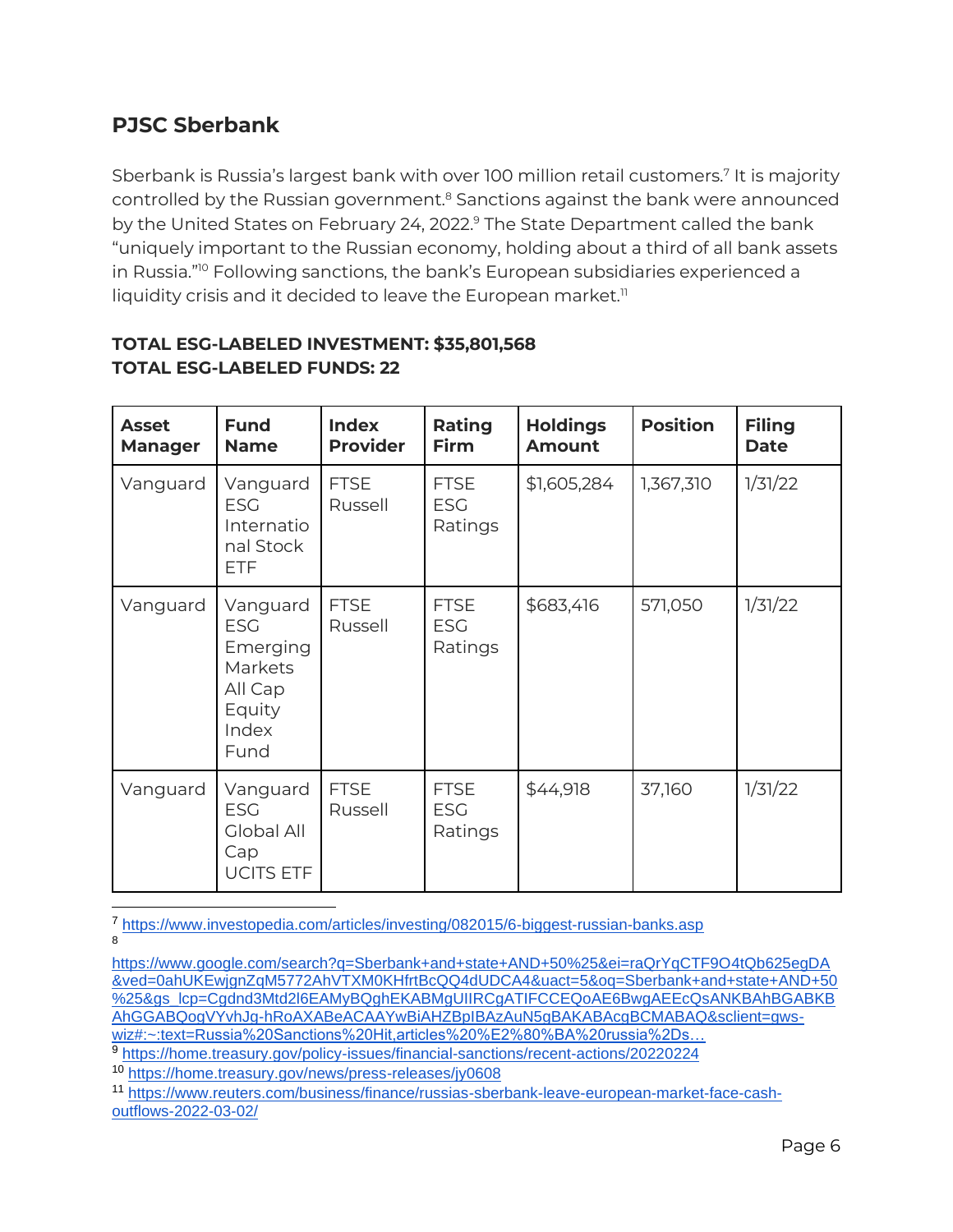| <b>BlackRoc</b><br>k | <b>iShares</b><br><b>ESG</b><br>Aware<br><b>MSCIEM</b><br><b>ETF</b>                                               | <b>MSCI</b> | <b>MSCI</b> | \$12,156,222 | 10,004,86<br>$\Omega$ | 3/14/22 |
|----------------------|--------------------------------------------------------------------------------------------------------------------|-------------|-------------|--------------|-----------------------|---------|
| <b>BlackRoc</b><br>k | <b>BlackRoc</b><br>k<br>Emerging<br>Markets<br><b>ESG</b><br>Screened<br>Fund                                      | <b>MSCI</b> | <b>MSCI</b> | \$36,150     | 29,456                | 5/31/21 |
| <b>BlackRoc</b><br>k | <b>iShares</b><br><b>MSCIEM</b><br><b>ESG</b><br>Enhanced<br><b>UCITS ETF</b>                                      | <b>MSCI</b> | <b>MSCI</b> | \$2,595,042  | 2,152,964             | 3/11/22 |
| <b>BlackRoc</b><br>k | <b>iShares</b><br><b>MSCI EM</b><br><b>IMIESG</b><br>Screened<br><b>UCITS ETF</b>                                  | <b>MSCI</b> | <b>MSCI</b> | \$3,624,240  | 2,979,734             | 3/11/22 |
| Invesco              | Invesco<br><b>MSCI</b><br>Emerging<br>Markets<br><b>ESG</b><br>Universal<br>Screened<br><b>UCITS ETF</b>           | <b>MSCI</b> | <b>MSCI</b> | \$92,529     | 78,200                | 3/14/22 |
| <b>UBS AG</b>        | UBS Irl<br>ETF Plc -<br><b>MSCI</b><br><b>ACWI ESG</b><br>Universal<br>Low<br>Carbon<br>Select<br><b>UCITS ETF</b> | <b>MSCI</b> | <b>MSCI</b> | \$703,783    | 588,044               | 3/14/22 |
| Credit<br>Agricole   | Amundi<br>Index<br><b>MSCI</b>                                                                                     | <b>MSCI</b> | <b>MSCI</b> | \$375,024    | 312,064               | 2/28/22 |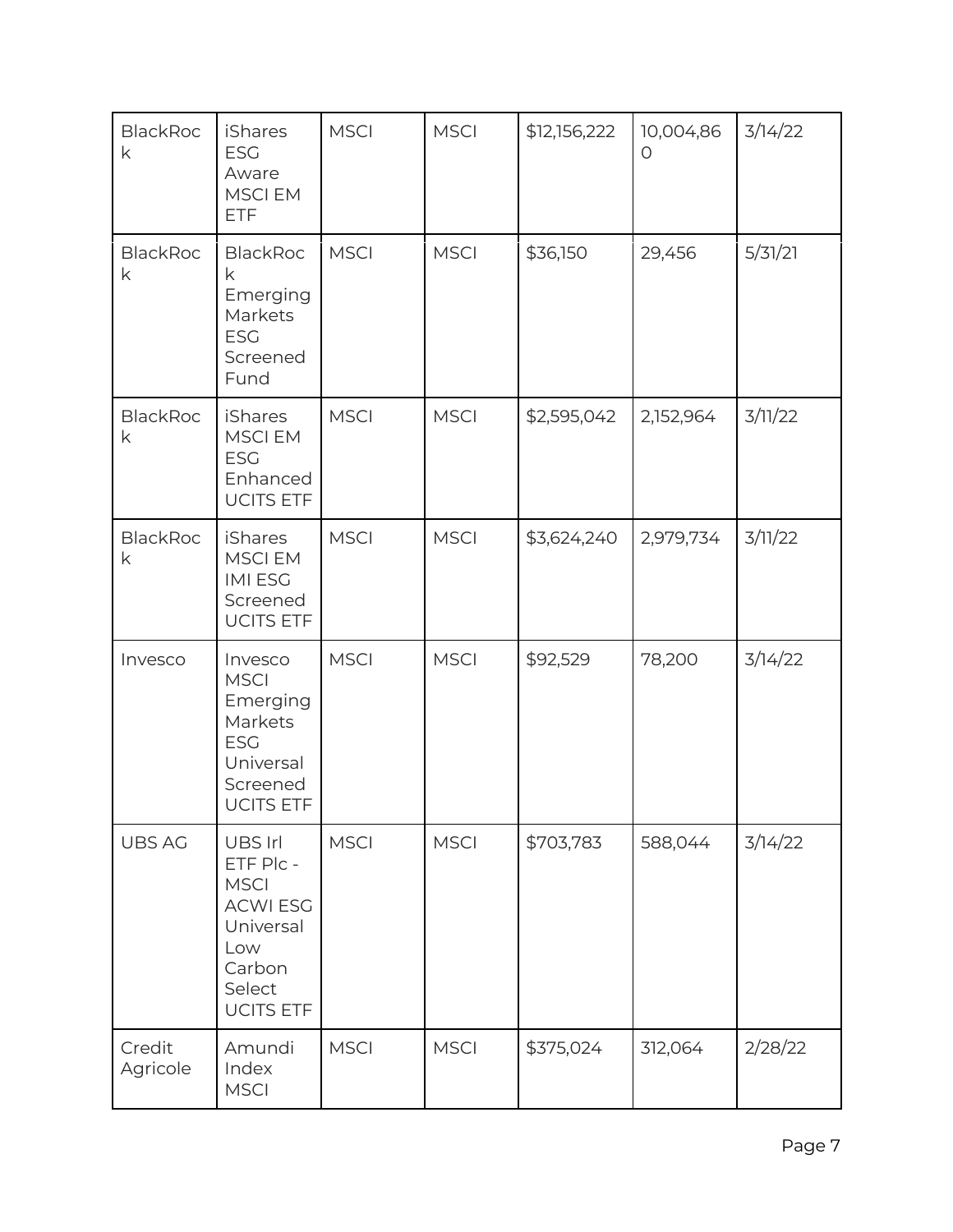|                                       | Emerging<br><b>ESG</b><br><b>Broad</b><br>CTB ETF                                                                 |                        |                      |             |           |         |
|---------------------------------------|-------------------------------------------------------------------------------------------------------------------|------------------------|----------------------|-------------|-----------|---------|
| Northern<br>Trust<br>Corp             | Northern<br>Trust -<br>Emerging<br>Markets<br>Custom<br><b>ESG</b><br>Equity<br>Index<br><b>UCITS</b><br>FGR Fund | <b>MSCI</b>            | <b>MSCI</b>          | \$9,315,354 | 7,692,005 | 2/28/22 |
| <b>State</b><br><b>Street</b><br>Corp | <b>State</b><br>Street<br>Emerging<br>Markets<br><b>ESG</b><br>Screened<br>Enhanced<br>Equity<br>Fund             | <b>MSCI</b>            | <b>MSCI</b>          | \$3,468,347 | 2,847,107 | 7/31/21 |
| <b>State</b><br><b>Street</b><br>Corp | State<br><b>Street</b><br>Global<br>Emerging<br>Markets<br><b>ESG</b><br>Screened<br>Index<br>Equity<br>Fund      | <b>MSCI</b>            | <b>MSCI</b>          | \$651,854   | 552,724   | 1/31/22 |
| <b>VTB</b><br>Capital                 | <b>VTBF</b><br>Russian<br>Equity<br><b>ESG ETF</b>                                                                | Unknown                | Unknow<br>n          | \$13,045    | 10,730    | 1/31/22 |
| Legal &<br>General                    | L&G<br>Quality<br>Equity<br><b>Dividends</b><br><b>ESG</b><br>Exclusion                                           | <b>FTSE</b><br>Russell | Unknow<br>$\sqrt{n}$ | \$17,770    | 15,290    | 3/14/22 |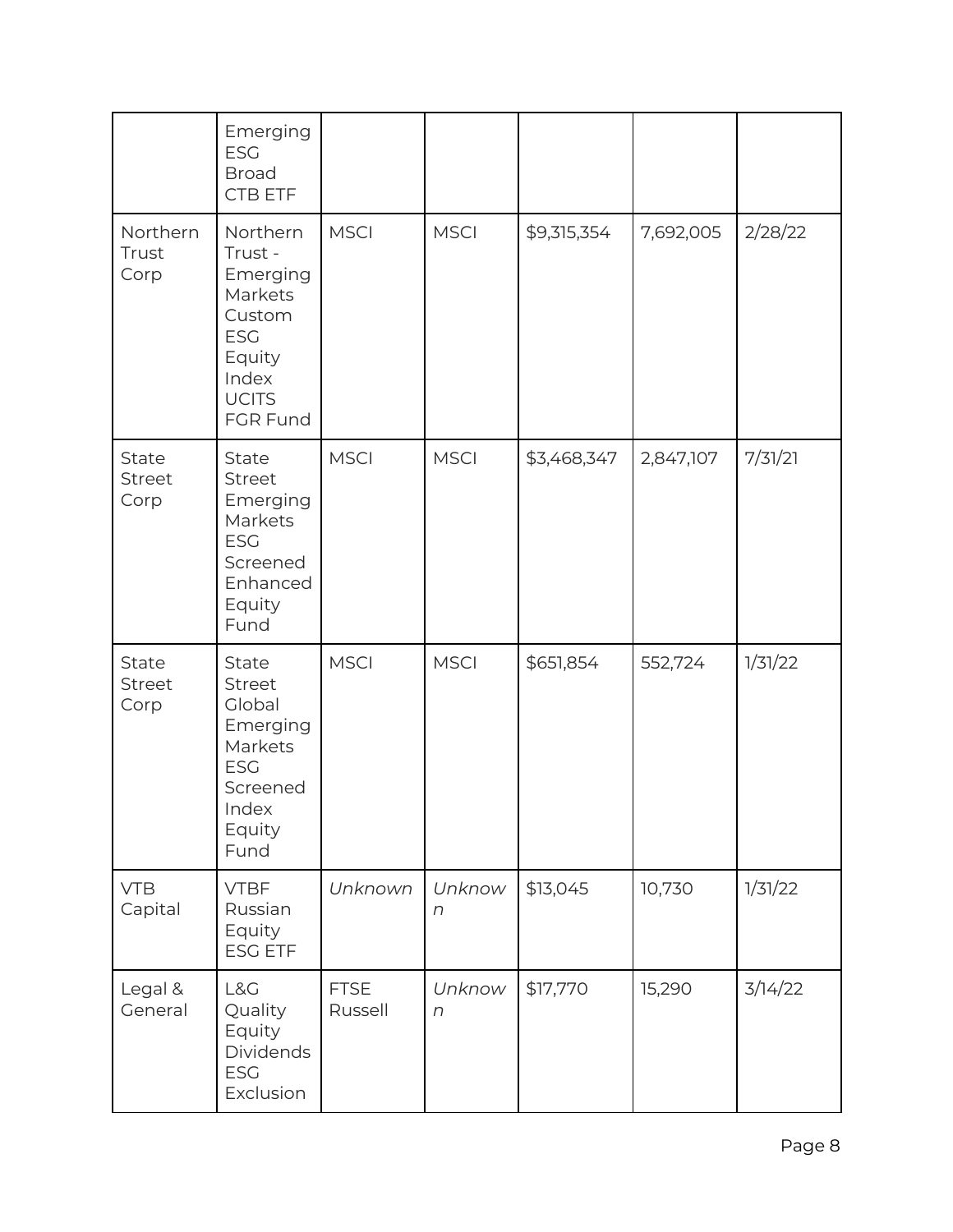|                         | S<br>Emerging<br>Markets<br><b>UCITS ETF</b>                                                                           |                                                                                                                                 |                      |           |         |         |
|-------------------------|------------------------------------------------------------------------------------------------------------------------|---------------------------------------------------------------------------------------------------------------------------------|----------------------|-----------|---------|---------|
| <b>BlackRoc</b><br>k    | <b>Blackrock</b><br>Funds I<br>ICAV -<br><b>Blackrock</b><br>Emerging<br>Markets<br><b>ESG</b><br>Screened<br>Fund     | <b>MSCI</b>                                                                                                                     | <b>MSCI</b>          | \$4,382   | 8,427   | 5/31/21 |
| <b>JPMorgan</b>         | JPMorgan<br>Global<br>Emerging<br>Markets<br>Research<br>Enhanced<br>Index<br>Equity<br><b>ESG</b><br><b>UCITS ETF</b> | MSCI (the<br>fund is<br>actively<br>managed,<br>uses<br>MSCI's<br>emerging<br>market<br>enhanced<br>w/<br>different<br>weights) | N/A                  | \$95,802  | 184,235 | 3/14/22 |
| Deutsche<br><b>Bank</b> | Xtrackers<br><b>MSCI AC</b><br>World<br><b>ESG</b><br>Screened<br><b>UCITS ETF</b>                                     | <b>MSCI</b>                                                                                                                     | <b>MSCI</b>          | \$38,959  | 74,923  | 3/15/22 |
| State<br><b>Street</b>  | State<br><b>Street</b><br>Emerging<br>Markets<br>Select<br><b>ESG</b><br>Screened<br>Equity<br>Fund                    | Unknown                                                                                                                         | Unknow<br>$\sqrt{n}$ | \$9,751   | 18,752  | 7/31/21 |
| Goldman<br>Sachs        | Goldman<br>Sachs<br>Funds                                                                                              | Unknown                                                                                                                         | N/A                  | \$236,645 | 455,087 | 1/31/22 |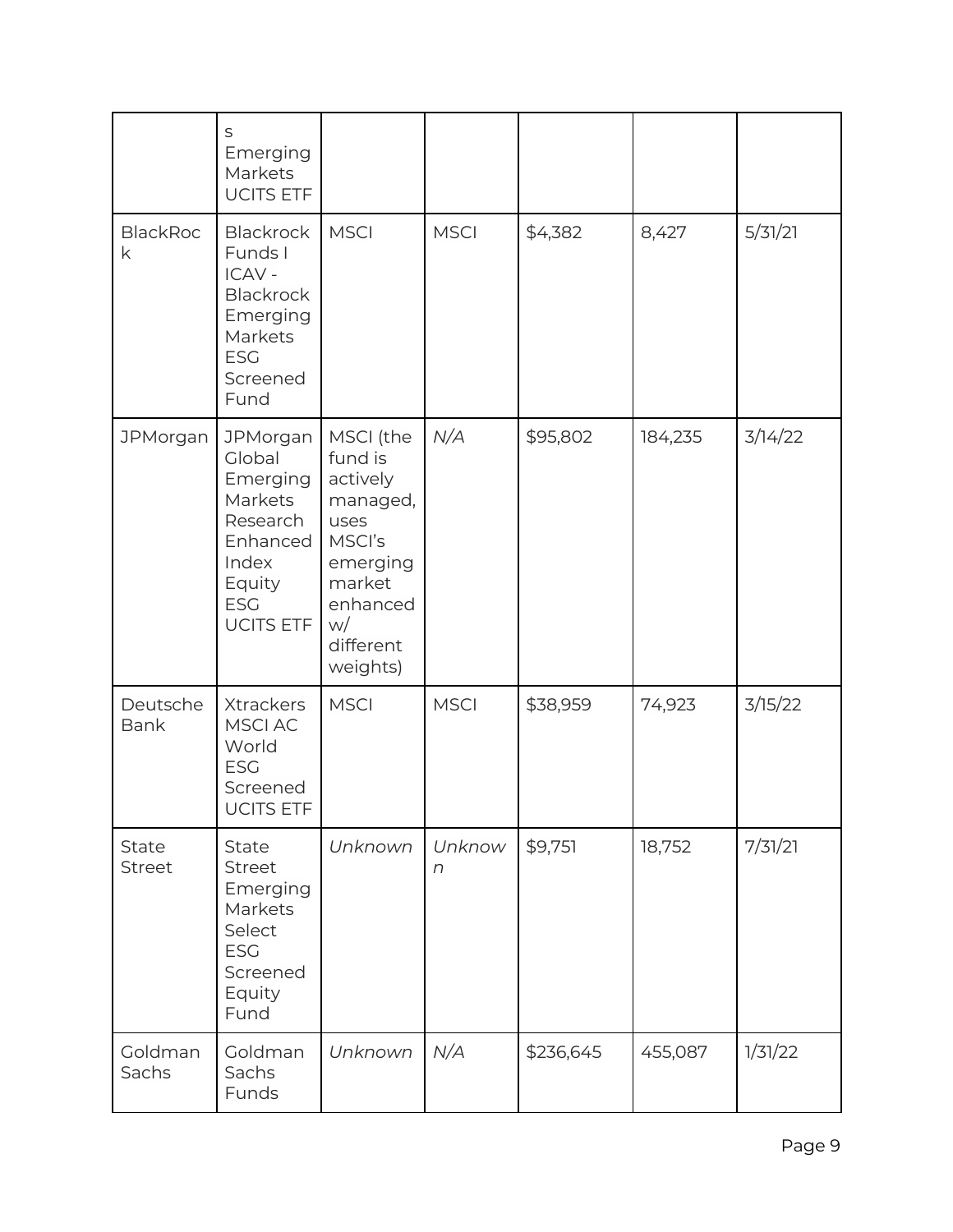|                  | SICAV-<br>Goldman<br>Sachs<br>Emerging<br>Markets<br>Equity<br><b>ESG</b><br>Portfolio |         |                    |          |        |          |
|------------------|----------------------------------------------------------------------------------------|---------|--------------------|----------|--------|----------|
| Goldman<br>Sachs | Goldman<br>Sachs<br><b>ESG</b><br>Emerging<br>Markets<br>Equity<br>Fund                | Unknown | N/A                | \$9,712  | 18,677 | 12/31/21 |
| Aegon            | <b>AEGON</b><br>Emerging<br>Market<br><b>ESG</b><br>Equity<br>Investme<br>nt Fund      | N/A     | Unknow<br>$\Gamma$ | \$23,339 | 44,844 | 11/30/21 |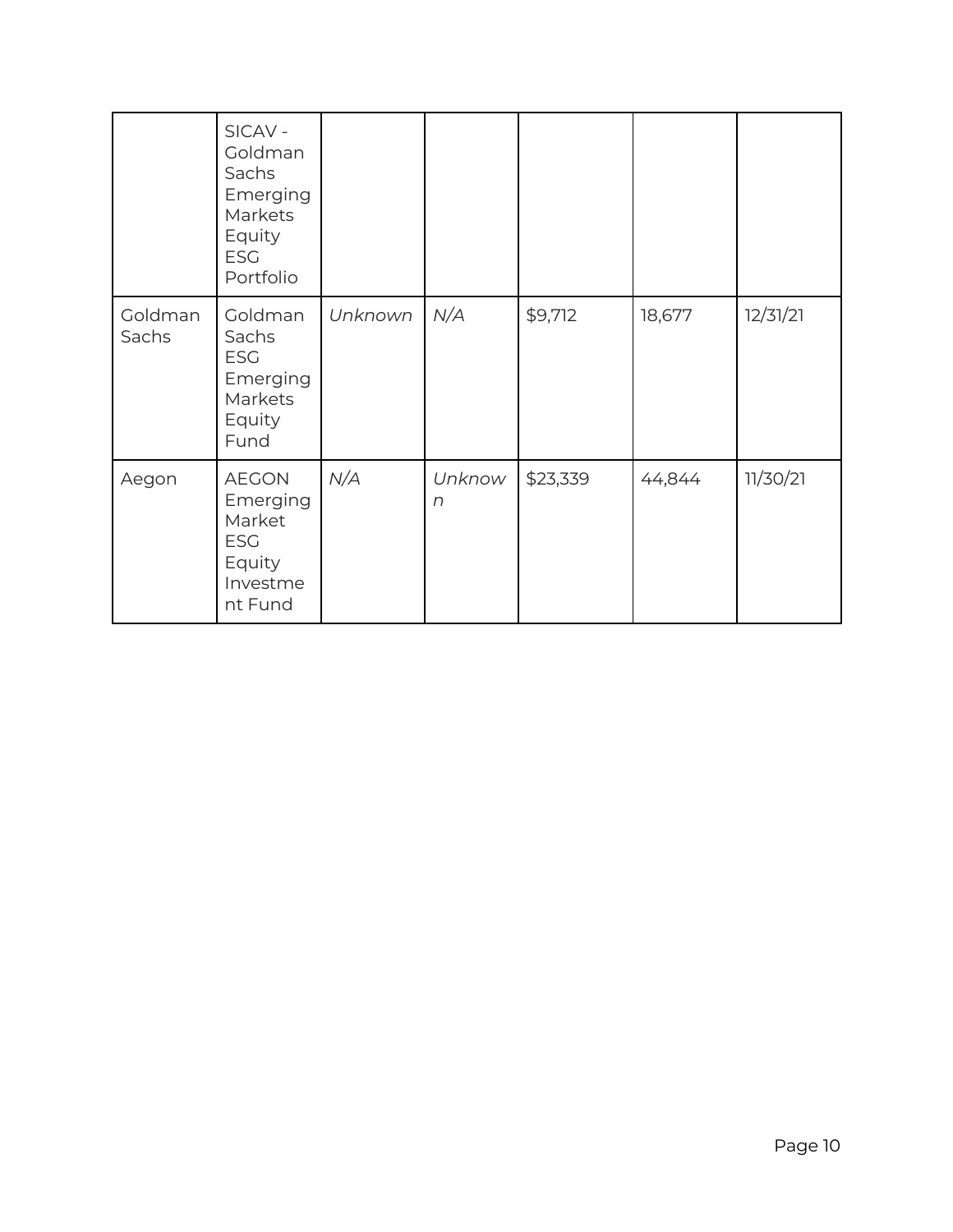# <span id="page-10-0"></span>**PJSC Rosneft Oil Company**

The company, which is headquartered in Moscow, is involved in exploration, development, production and sale of crude oil and gas.<sup>12</sup> The head of the company, Igor Sechin, was placed on the UK sanctions list in March 2022.<sup>13</sup> According to the UK Office of Financial Sanctions Implementation, Rosneft "is the leading company in the Russian oil sector and the largest publicly owned oil and gas corporation in the world. Its main shareholder is ROSNEFTEGAZ JSC, which is 100% owned by the Government of Russia. It is therefore a Government of Russia affiliated entity." <sup>14</sup>

### **TOTAL ESG-LABELED INVESTMENT: \$9,332,143 TOTAL ESG-LABELED FUNDS: 14**

| <b>Asset</b><br><b>Manager</b> | <b>Fund</b><br><b>Name</b>                                                        | <b>Index</b><br><b>Provider</b> | Rating<br><b>Firm</b> | <b>Holdings</b><br><b>Amount</b> | <b>Positio</b><br>n | <b>Filing</b><br><b>Date</b> |
|--------------------------------|-----------------------------------------------------------------------------------|---------------------------------|-----------------------|----------------------------------|---------------------|------------------------------|
| <b>BlackRoc</b><br>k           | <b>iShares</b><br><b>ESG</b><br>Aware<br><b>MSCIEM</b><br><b>ETF</b>              | <b>MSCI</b>                     | <b>MSCI</b>           | \$2,161,709                      | 759,129             | 3/14/22                      |
| <b>BlackRoc</b><br>k           | <b>iShares</b><br><b>MSCIEM</b><br><b>ESG</b><br>Enhanced<br><b>UCITS ETF</b>     | <b>MSCI</b>                     | <b>MSCI</b>           | \$417,872                        | 151,068             | 3/11/22                      |
| <b>BlackRoc</b><br>k           | <b>iShares</b><br><b>MSCIEM</b><br><b>IMI ESG</b><br>Screened<br><b>UCITS ETF</b> | <b>MSCI</b>                     | <b>MSCI</b>           | \$785,046                        | 279,723             | 3/11/22                      |
| Credit<br>Agricole             | Amundi<br>Index<br><b>MSCI</b>                                                    | <b>MSCI</b>                     | <b>MSCI</b>           | \$54,381                         | 19,377              | 2/28/22                      |

<sup>12</sup> <https://www.forbes.com/companies/rosneft/?sh=10973930498d>

<sup>13</sup> [https://www.spglobal.com/commodity-insights/en/market-insights/latest-news/natural-gas/031022-uk](https://www.spglobal.com/commodity-insights/en/market-insights/latest-news/natural-gas/031022-uk-adds-heads-of-russian-energy-giants-gazprom-rosneft-to-sanctions-list)[adds-heads-of-russian-energy-giants-gazprom-rosneft-to-sanctions-list](https://www.spglobal.com/commodity-insights/en/market-insights/latest-news/natural-gas/031022-uk-adds-heads-of-russian-energy-giants-gazprom-rosneft-to-sanctions-list) 14

[https://assets.publishing.service.gov.uk/government/uploads/system/uploads/attachment\\_data/file/10599](https://assets.publishing.service.gov.uk/government/uploads/system/uploads/attachment_data/file/1059928/Notice_Russia_100322.pdf) [28/Notice\\_Russia\\_100322.pdf](https://assets.publishing.service.gov.uk/government/uploads/system/uploads/attachment_data/file/1059928/Notice_Russia_100322.pdf)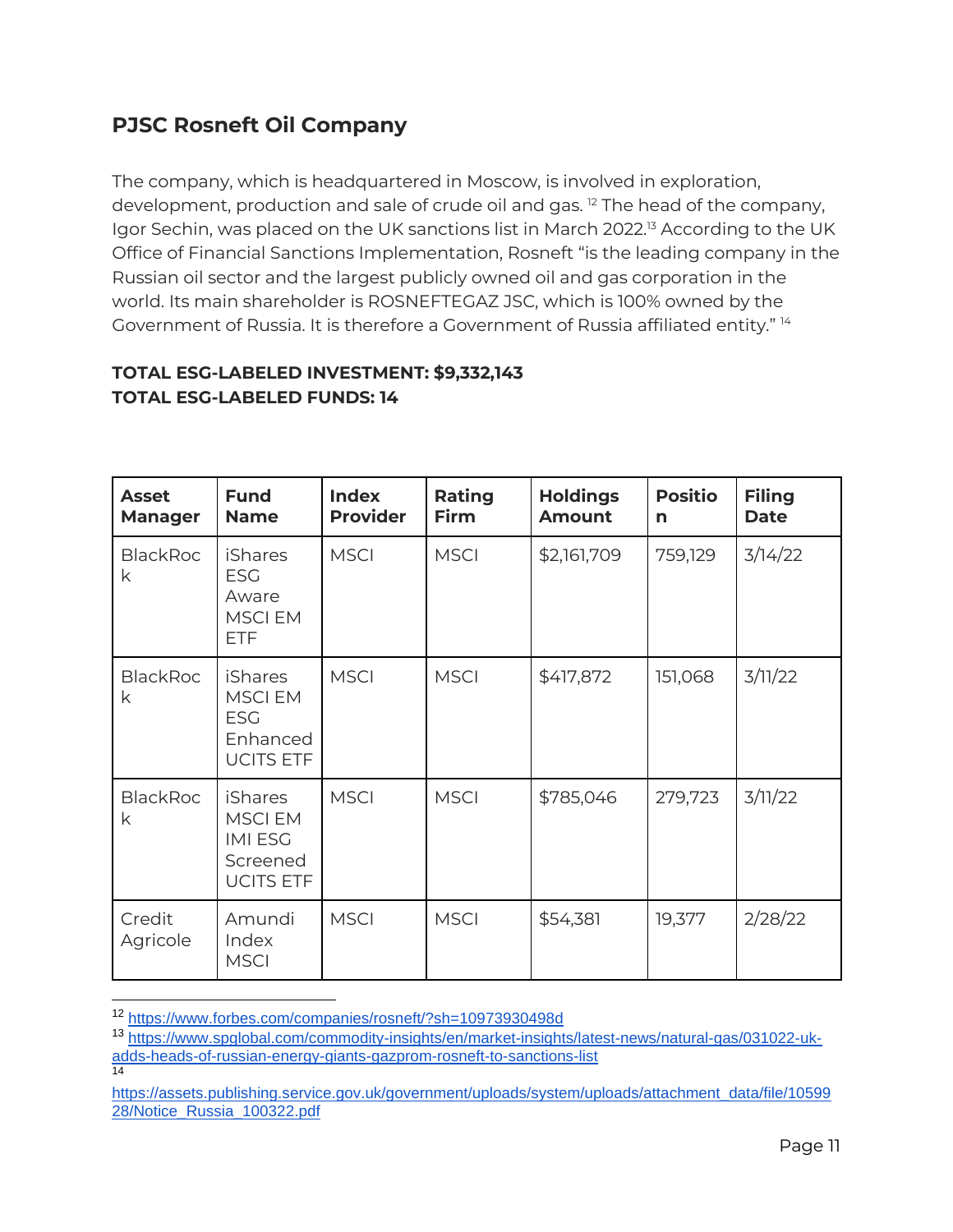|                           | Emerging<br><b>ESG</b><br><b>Broad</b><br>CTB ETF                                                                 |             |             |             |         |         |
|---------------------------|-------------------------------------------------------------------------------------------------------------------|-------------|-------------|-------------|---------|---------|
| State<br>Street<br>Corp   | State<br>Street<br>Global<br>Emerging<br>Markets<br><b>ESG</b><br>Screened<br>Index<br>Equity<br>Fund             | <b>MSCI</b> | <b>MSCI</b> | \$190,464   | 66,565  | 1/31/22 |
| Northern<br>Trust<br>Corp | Northern<br>Trust -<br>Emerging<br>Markets<br>Custom<br><b>ESG</b><br>Equity<br>Index<br><b>UCITS</b><br>FGR Fund | <b>MSCI</b> | <b>MSCI</b> | \$2,377,281 | 823,739 | 2/28/22 |
| Northern<br>Trust<br>Corp | <b>NT</b><br>Emerging<br>Markets<br>Custom<br>Equity<br>Index<br>Fund                                             | <b>MSCI</b> | <b>MSCI</b> | \$1,563,479 | 553,399 | 2/28/22 |
| Northern<br>Trust<br>Corp | <b>NT</b><br>Emerging<br>Market<br>Multi<br>Factor<br><b>ESG</b>                                                  | <b>MSCI</b> | <b>MSCI</b> | \$160,592   | 56,566  | 2/28/22 |
| Invesco                   | Invesco<br><b>MSCI</b><br>Emerging<br>Markets<br><b>ESG</b><br>Universal                                          | <b>MSCI</b> | <b>MSCI</b> | \$22,396.99 | 8,052   | 3/14/22 |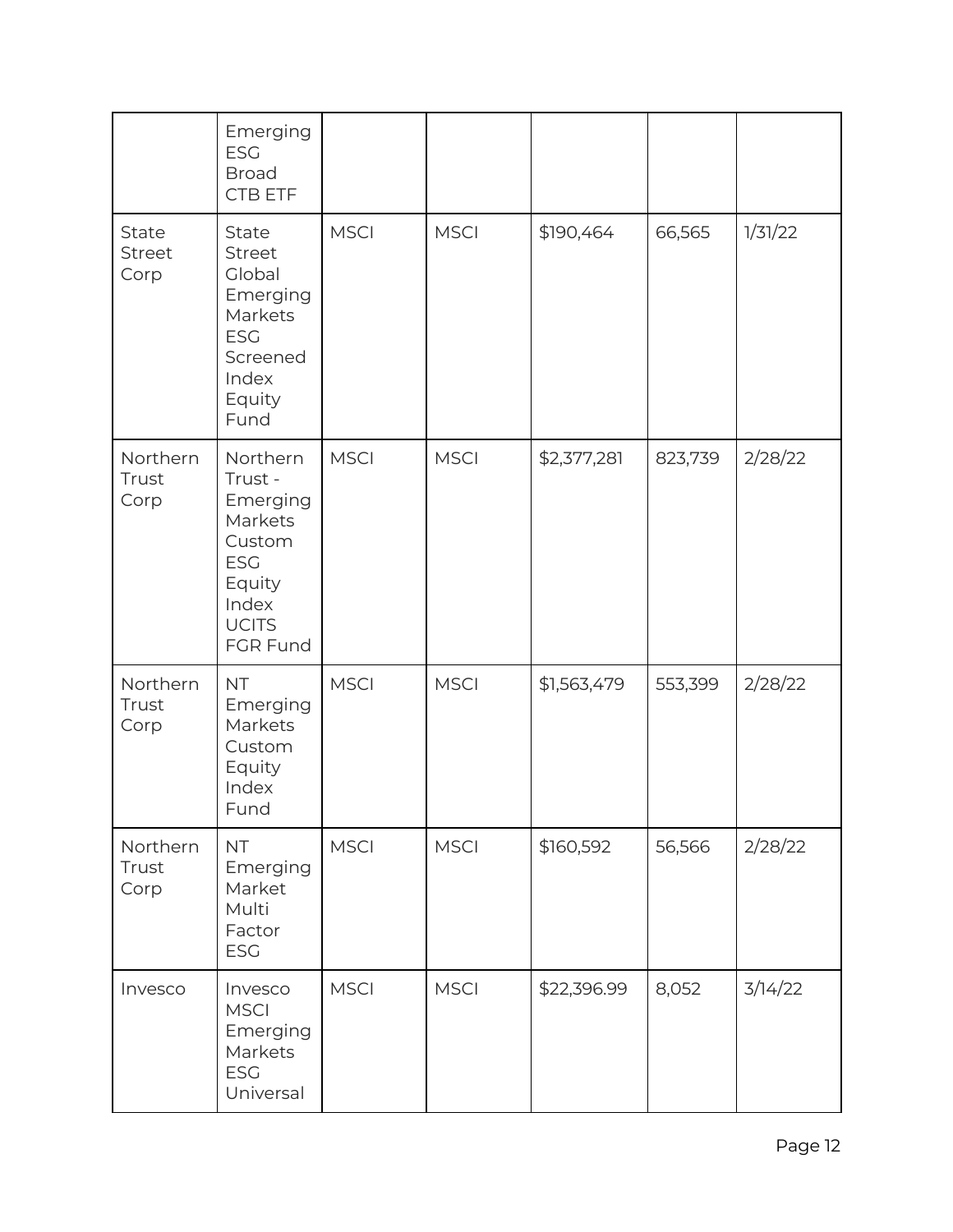|                         | Screened<br><b>UCITS ETF</b>                                                                                 |             |             |             |         |         |
|-------------------------|--------------------------------------------------------------------------------------------------------------|-------------|-------------|-------------|---------|---------|
| <b>VTB</b><br>Capital   | <b>VTBF</b><br>Russian<br>Equity<br><b>ESG ETF</b>                                                           | Unknown     | Unknown     | \$17,774    | 6,390   | 1/31/22 |
| State<br><b>Street</b>  | <b>State</b><br><b>Street</b><br>Emerging<br>Markets<br><b>ESG</b><br>Screened<br>Enhanced<br>Equity<br>Fund | <b>MSCI</b> | <b>MSCI</b> | \$1,360,000 | 452,981 | 7/31/21 |
| State<br>Street         | State<br><b>Street</b><br>Emerging<br>Markets<br>Select<br><b>ESG</b><br>Screened<br>Equity<br>Fund          | Unknown     | Unknown     | \$47,229    | 15,743  | 7/31/21 |
| Deutsche<br><b>Bank</b> | Xtrackers<br>MSCI AC<br>World<br><b>ESG</b><br>Screened<br><b>UCITS ETF</b>                                  | <b>MSCI</b> | <b>MSCI</b> | \$134,004   | 44,668  | 3/15/22 |
| Northern<br>Trust       | <b>NT</b><br>Emerging<br>Markets<br>Cust ESG<br>Eq Index                                                     | <b>MSCI</b> | <b>MSCI</b> | \$39,915    | 12,305  | 2/8/22  |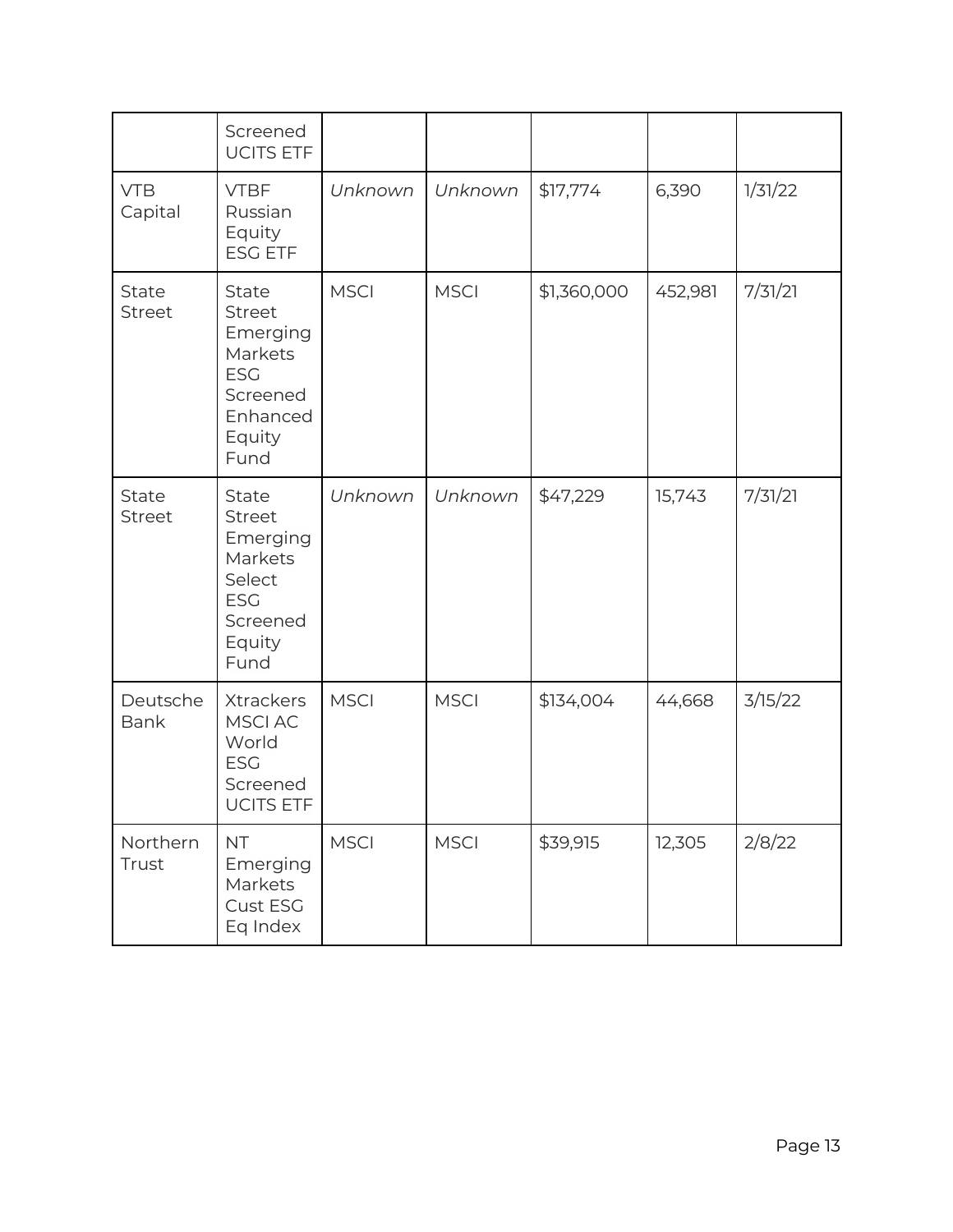## <span id="page-13-0"></span>**VTB Bank**

According to the U.S. Department of the Treasury, VTB Bank is Russia's second largest financial institution and holds approximately 20% of assets in Russia.<sup>15</sup> The bank is majority owned by the government of Russia.<sup>16</sup> Sanctions were announced by the United States on February 24, 2022.<sup>17</sup> Recent media coverage suggests that VTB is preparing to wind down European operations following these sanctions.<sup>18</sup> The UK froze VTB's assets in February but allowed the bank 30 days to close down business and pay staff.<sup>19</sup>

#### **TOTAL ESG-LABELED INVESTMENT: \$1,555,984 TOTAL ESG-LABELED FUNDS: 14**

| <b>Asset</b><br><b>Manager</b> | <b>Fund</b><br><b>Name</b>                                                    | <b>Index</b><br><b>Provider</b> | Rating<br><b>Firm</b>                | <b>Holdings</b><br><b>Amount</b> | <b>Position</b>        | <b>Filing</b><br><b>Date</b> |
|--------------------------------|-------------------------------------------------------------------------------|---------------------------------|--------------------------------------|----------------------------------|------------------------|------------------------------|
| Vanguard                       | Vanguard<br><b>ESG</b><br>Internation<br>al Stock<br><b>ETF</b>               | <b>FTSE</b><br>Russell          | <b>FTSE</b><br><b>ESG</b><br>Ratings | \$27,722<br>\$199,611            | 147,510,000<br>199,611 | 1/31/22                      |
| Vanguard                       | Vanguard<br><b>ESG</b><br>Emerging<br>Markets All<br>Cap Equity<br>Index Fund | <b>FTSE</b><br>Russell          | <b>FTSE</b><br><b>ESG</b><br>Ratings | \$55,052                         | 297,170,000            | 1/31/22                      |
| Vanguard                       | Vanguard<br><b>ESG Global</b><br>All Cap<br><b>UCITS ETF</b>                  | <b>FTSE</b><br>Russell          | <b>FTSE</b><br><b>ESG</b><br>Ratings | \$2,451                          | 13,144,318             | 1/31/22                      |
| <b>BlackRock</b>               | <b>iShares</b><br><b>MSCIEM</b><br><b>ESG</b><br>Enhanced                     | <b>MSCI</b>                     | <b>MSCI</b>                          | \$78,015                         | 415,758,950            | 3/11/22                      |

<sup>15</sup> <https://home.treasury.gov/news/press-releases/jy0608>

<sup>16</sup> <https://home.treasury.gov/news/press-releases/jy0608>

<sup>17</sup> <https://home.treasury.gov/policy-issues/financial-sanctions/recent-actions/20220224>

<sup>18</sup> <https://www.ft.com/content/27adf446-517a-4c4b-89e8-dee8757252e9>

<sup>19</sup> <https://www.ft.com/content/27adf446-517a-4c4b-89e8-dee8757252e9>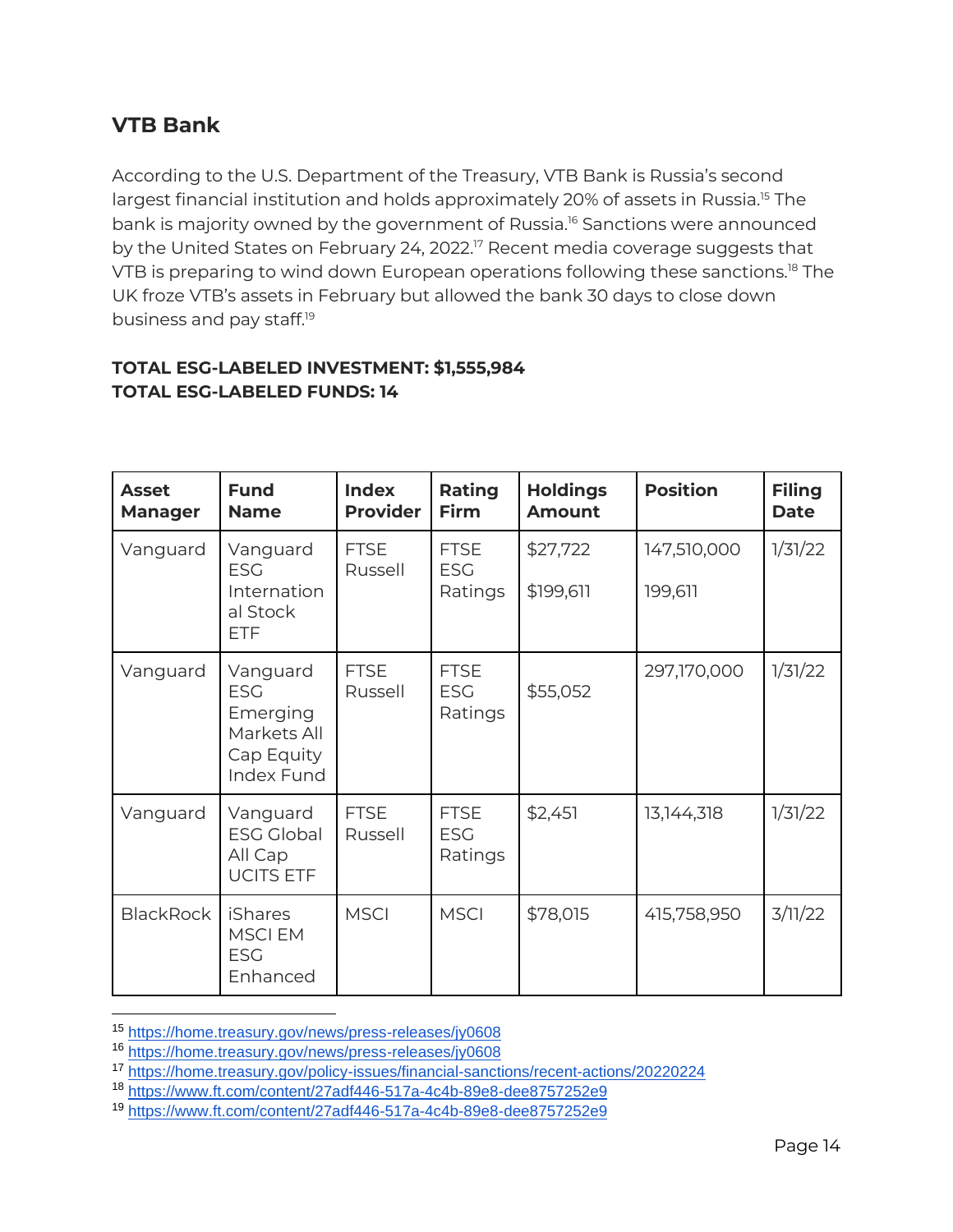|                                       | <b>UCITS ETF</b>                                                                                                    |             |             |           |                   |         |
|---------------------------------------|---------------------------------------------------------------------------------------------------------------------|-------------|-------------|-----------|-------------------|---------|
| <b>BlackRock</b>                      | iShares<br><b>MSCIEM</b><br><b>IMIESG</b><br>Screened<br><b>UCITS ETF</b>                                           | <b>MSCI</b> | <b>MSCI</b> | \$139,989 | 745,100,166       | 3/11/22 |
| State<br>Street<br>Corp               | State<br>Street<br>Emerging<br>Markets<br><b>ESG</b><br>Screened<br>Enhanced<br>Equity<br>Fund                      | <b>MSCI</b> | <b>MSCI</b> | \$292,215 | 1,619,814,020     | 7/31/21 |
| State<br>Street<br>Corp               | State<br><b>Street</b><br>Emerging<br>Markets<br>Select ESG<br>Screened<br>Equity<br>Index                          | <b>MSCI</b> | <b>MSCI</b> | \$40,748  | 223,861,642       | 7/31/21 |
| <b>State</b><br><b>Street</b><br>Corp | <b>State</b><br><b>Street</b><br>Global<br>Emerging<br>Markets<br><b>ESG</b><br>Screened<br>Index<br>Equity<br>Fund | <b>MSCI</b> | <b>MSCI</b> | \$40,968  | 222,152,814       | 1/31/22 |
| Credit<br>Agricole                    | Amundi<br>Index MSCI<br>Emerging<br><b>ESG Broad</b><br>CTB ETF                                                     | <b>MSCI</b> | <b>MSCI</b> | \$16,229  | 88,003,678        | 2/28/22 |
| Northern<br><b>Trust Corp</b>         | Northern<br>Trust -<br>Emerging<br>Markets                                                                          | <b>MSCI</b> | <b>MSCI</b> | \$436,325 | 2,338,974,88<br>9 | 2/28/22 |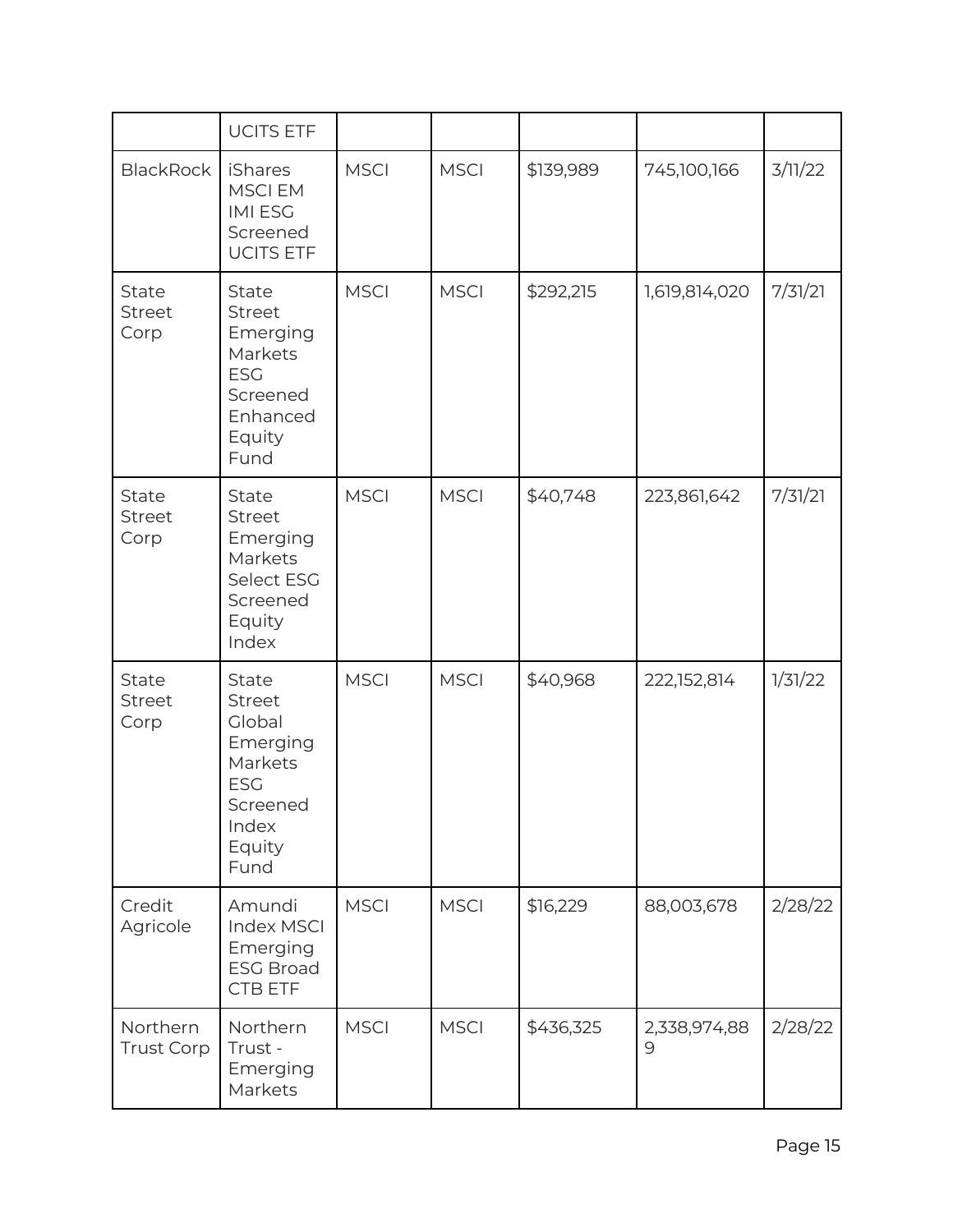|                               | Custom<br><b>ESG Equity</b><br>Index<br><b>UCITS FGR</b><br>Fund                                                        |                        |             |           |             |         |
|-------------------------------|-------------------------------------------------------------------------------------------------------------------------|------------------------|-------------|-----------|-------------|---------|
| Northern<br><b>Trust Corp</b> | <b>NT</b><br>Emerging<br>Market<br>Multi<br>Factor ESG                                                                  | <b>MSCI</b>            | <b>MSCI</b> | \$147,153 | 791,120,974 | 2/28/22 |
| <b>VTB</b><br>Capital         | <b>VTBF</b><br>Russian<br><b>Equity ESG</b><br><b>ETF</b>                                                               | Unknow<br>$\sqrt{n}$   | Unkno<br>wn | \$8,833   | 49,180,000  | 1/31/22 |
| Legal &<br>General            | L&G Quality<br>Equity<br><b>Dividends</b><br><b>ESG</b><br><b>Exclusions</b><br>Emerging<br>Markets<br><b>UCITS ETF</b> | <b>FTSE</b><br>Russell | Unkno<br>wn | \$17,501  | 95,730,000  | 3/14/21 |
| Northern<br>Trust             | <b>NT</b><br>Emerging<br>Markets<br>Custom<br>Equity<br><b>Index Fund</b>                                               | <b>MSCI</b>            | <b>MSCI</b> | \$53,172  | 53,172      | 2/28/22 |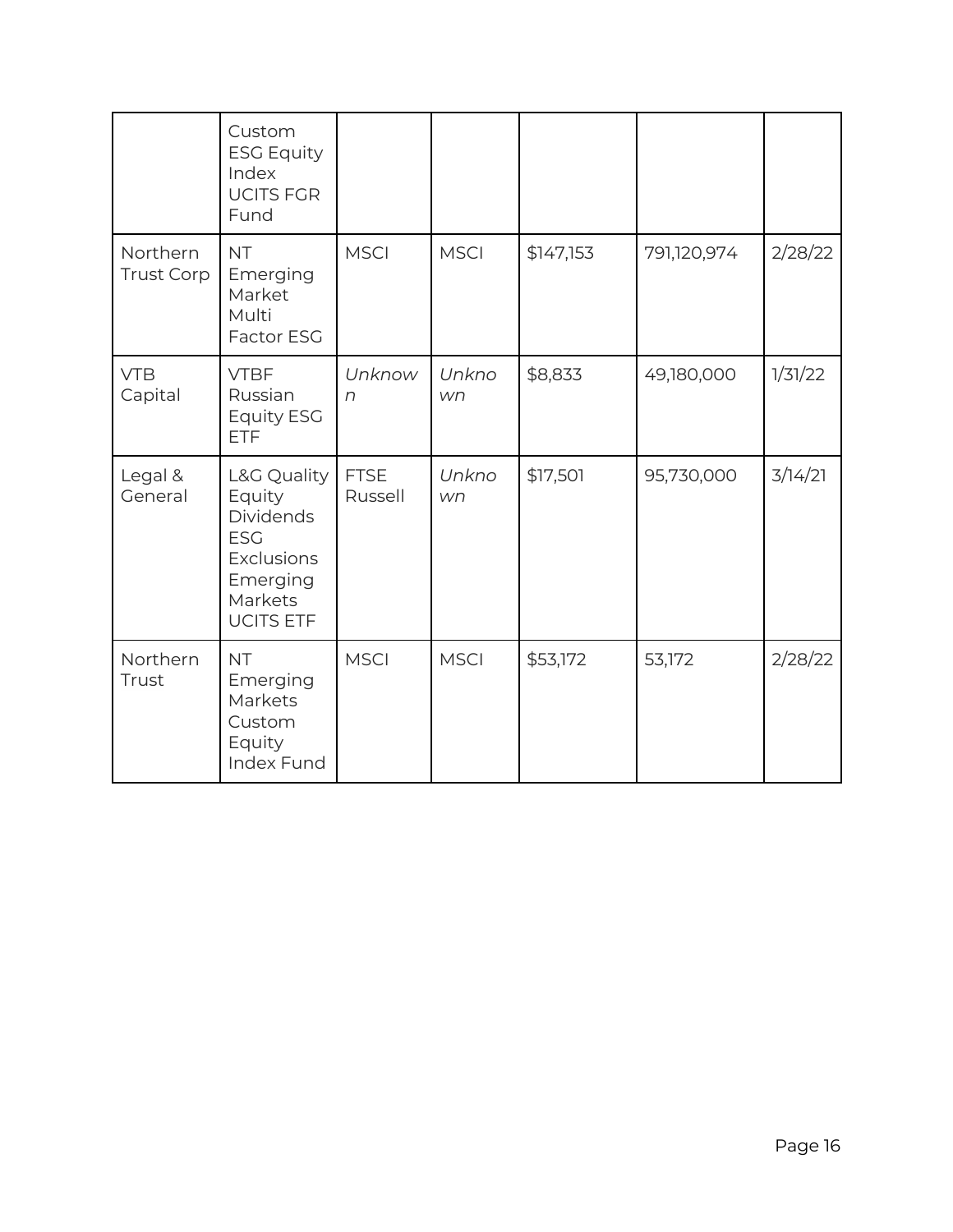## <span id="page-16-0"></span>**Russian Government Eurobonds**

Russia has issued about \$40 billion in sovereign bonds, the proceeds of which fund the government's budget.<sup>20</sup> On February 22, 2022, the US sanctioned Russian sovereign debt.<sup>21</sup> In March, Russia warned that payment on these bonds could be impacted by sanctions because state reserves are currently frozen.<sup>22</sup> Foreigners are said to hold nearly \$80 billion of debt, including sovereign bonds<sup>23</sup> but Russian sovereign bonds are currently being ditched by funds<sup>24</sup> like the Danish Pension fund.<sup>25</sup> Holders of the Russian government's Eurobonds are detailed below.

## **TOTAL ESG-LABELED INVESTMENT: \$230,141,840 TOTAL ESG-LABELED FUNDS: 8**

| <b>Asset Manager</b> | <b>Fund Name</b>                                                             | <b>Index Provider</b>         | <b>Amount Held</b> |
|----------------------|------------------------------------------------------------------------------|-------------------------------|--------------------|
| Legal & General      | L&G ESG Emerging<br>Markets<br>Government Bond<br>Index Fund                 | JP Morgan                     | \$134,696,000      |
| <b>BlackRock</b>     | iShares JP Morgan<br><b>ESG USD EM Bond</b><br><b>UCITS ETF</b>              | JP Morgan                     | \$65,484,000       |
| <b>BlackRock</b>     | <b>BlackRock Global</b><br><b>ESG Emerging</b><br>Markets Bond<br>Fund       | JP Morgan                     | \$8,241,400        |
| <b>BlackRock</b>     | iShares ESG<br><b>Advanced Total</b><br><b>USD Bond Market</b><br><b>ETF</b> | Bloomberg/MSCI<br>partnership | \$1,025,000        |

<sup>20</sup> [https://www.reuters.com/markets/rates-bonds/russia-says-sovereign-bond-payments-will-depend](https://www.reuters.com/markets/rates-bonds/russia-says-sovereign-bond-payments-will-depend-sanctions-2022-03-06/)[sanctions-2022-03-06/](https://www.reuters.com/markets/rates-bonds/russia-says-sovereign-bond-payments-will-depend-sanctions-2022-03-06/)

<sup>&</sup>lt;sup>21</sup> [https://home.treasury.gov/system/files/126/russia\\_directive\\_1a.pdf](https://home.treasury.gov/system/files/126/russia_directive_1a.pdf)

<sup>22</sup> [https://www.reuters.com/markets/rates-bonds/russia-says-sovereign-bond-payments-will-depend](https://www.reuters.com/markets/rates-bonds/russia-says-sovereign-bond-payments-will-depend-sanctions-2022-03-06/)[sanctions-2022-03-06/](https://www.reuters.com/markets/rates-bonds/russia-says-sovereign-bond-payments-will-depend-sanctions-2022-03-06/)

<sup>23</sup> [https://economictimes.indiatimes.com/news/international/business/russian-risk-recalibration-a-wake-up](https://economictimes.indiatimes.com/news/international/business/russian-risk-recalibration-a-wake-up-call-for-investors/articleshow/90117932.cms?utm_source=contentofinterest&utm_medium=text&utm_campaign=cppst)[call-for-](https://economictimes.indiatimes.com/news/international/business/russian-risk-recalibration-a-wake-up-call-for-investors/articleshow/90117932.cms?utm_source=contentofinterest&utm_medium=text&utm_campaign=cppst)

[investors/articleshow/90117932.cms?utm\\_source=contentofinterest&utm\\_medium=text&utm\\_campaign=](https://economictimes.indiatimes.com/news/international/business/russian-risk-recalibration-a-wake-up-call-for-investors/articleshow/90117932.cms?utm_source=contentofinterest&utm_medium=text&utm_campaign=cppst) [cppst](https://economictimes.indiatimes.com/news/international/business/russian-risk-recalibration-a-wake-up-call-for-investors/articleshow/90117932.cms?utm_source=contentofinterest&utm_medium=text&utm_campaign=cppst) 

<sup>24</sup> <https://www.reuters.com/world/europe/norway-says-its-sovereign-fund-will-divest-russia-2022-02-27/>

<sup>25</sup> <https://www.responsible-investor.com/esg-round-up-danish-pensions-ditch-russian-sovereign-bonds/>